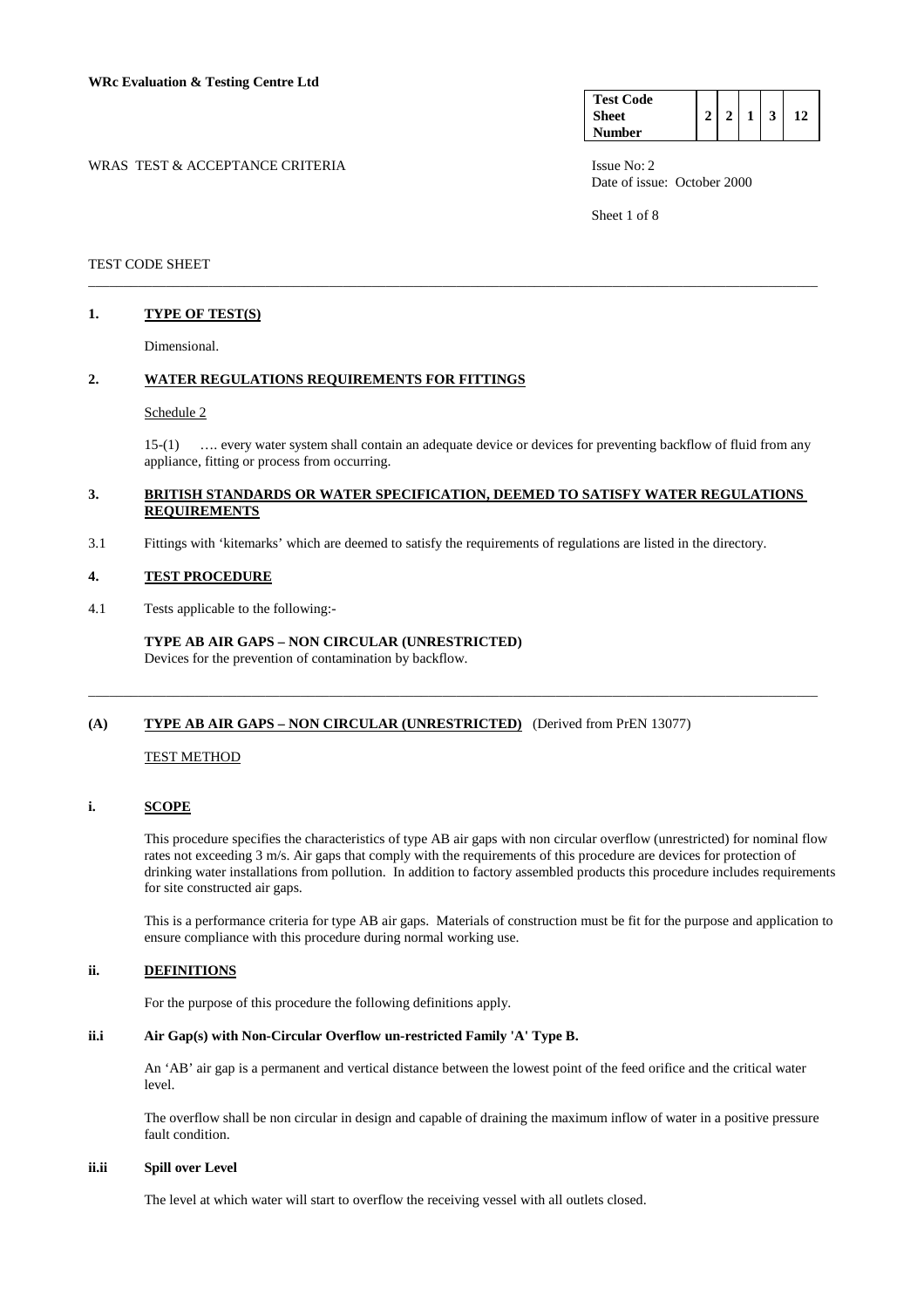| <b>Test Code</b> |  |  |  |
|------------------|--|--|--|
| <b>Sheet</b>     |  |  |  |
| Number           |  |  |  |

Sheet 2 of 8

## **ii.iii Critical Water Level**

 The level above the spill over level two seconds after the maximum water flow has ceased. The height between the critical water level and the spill over level is dimension 'h'.

## **ii.iv Maximum Level**

 The highest water level (H) reached above the spill over level under positive pressure fault condition with all outlets closed.

\_\_\_\_\_\_\_\_\_\_\_\_\_\_\_\_\_\_\_\_\_\_\_\_\_\_\_\_\_\_\_\_\_\_\_\_\_\_\_\_\_\_\_\_\_\_\_\_\_\_\_\_\_\_\_\_\_\_\_\_\_\_\_\_\_\_\_\_\_\_\_\_\_\_\_\_\_\_\_\_\_\_\_\_\_\_\_\_\_\_\_\_\_\_\_\_\_\_\_\_\_\_\_

## **ii.v Splash**

 Whilst maintaining the maximum water level there shall be no contact observed with the upstream components and the liquid in the receiving vessel due to splashing, foaming or turbulence.

#### **ii.vi Diameter 'D' Bore**

 Diameter 'D' (mm) is the maximum internal diameter found within the last metre of the supply pipe or the DN of the inlet connection.

#### **ii.vii Graphic Symbol**



## **iii. DESIGNATION**

The air gap family is designated by:

FIG<sub>1</sub>

- the reference to this standard.
- its Family, its Type.
- the DN of the feed pipe.

Example - air Gap Family A Type AB DN15 TSN AB-01.

### **iv. MATERIALS**

#### **iv.i Materials choice**

The manufacturer shall state the type of materials chosen in his technical and commercial documents.

 The materials used upstream and including the atmospheric outlet opening must comply with the relevant Standards, quality requirements and criteria for drinking water installations BS6920 (i.e. may not release substances in concentrations which can be harmful to the users of the drinking water installation).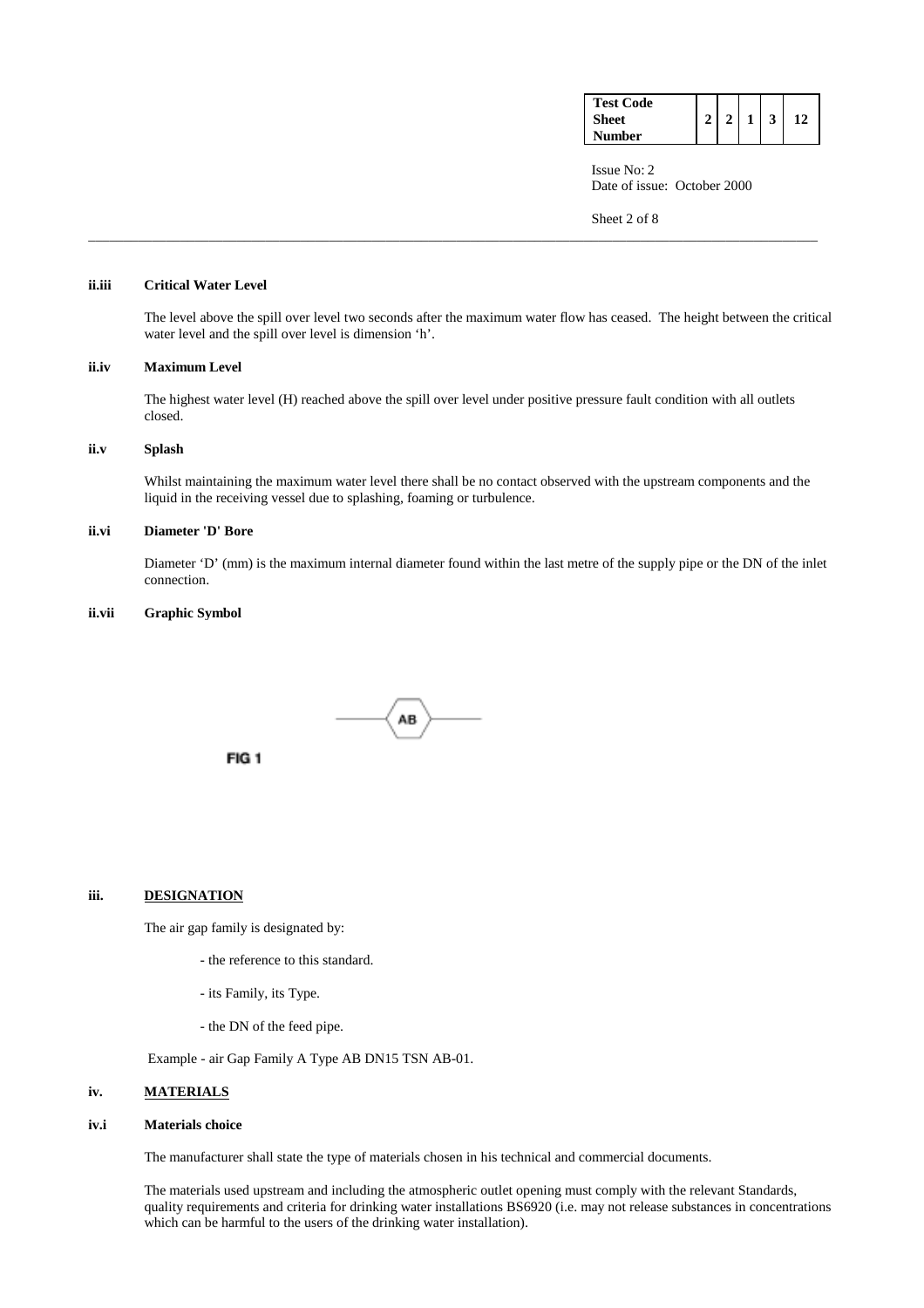| <b>Test Code</b> |  |  |  |
|------------------|--|--|--|
| Sheet            |  |  |  |
| Number           |  |  |  |

Sheet 3 of 8

 The choice of other material is discretionary but they shall be suitable for the intended use of the appliance (temperature, corrosion, scale, etc).

\_\_\_\_\_\_\_\_\_\_\_\_\_\_\_\_\_\_\_\_\_\_\_\_\_\_\_\_\_\_\_\_\_\_\_\_\_\_\_\_\_\_\_\_\_\_\_\_\_\_\_\_\_\_\_\_\_\_\_\_\_\_\_\_\_\_\_\_\_\_\_\_\_\_\_\_\_\_\_\_\_\_\_\_\_\_\_\_\_\_\_\_\_\_\_\_\_\_\_\_\_\_\_

 There are no special requirements concerning the materials downstream of the atmospheric outlet opening provided they do not have any harmful effect on the upstream part.

## **v. DESIGN**

## **v.i General**

The protection assembly comprises three parts:

- a water inlet device.
- a receiving vessel (container).
- an overflow, non circular.

#### **v.ii Water Inlet Device**

- v.ii.i Every float-operated valve or other device which controls the inflow of water to a receiving vessel shall be securely and rigidly fixed to that vessel.
- v.ii.ii Every feed pipe supplying water to such a valve assembly or other device shall be fixed in its position to prevent it from moving or buckling.
- v.ii.iii The inlet device and its outlet shall not come into contact in any way with a product from downstream (i.e. should always be above level 'H').

## **v.iii Non Circular Overflow Arrangement**

**v.iii.i** Shall be of non-circular design, shall discharge immediately into free air and shall be totally unobstructed.

 For air gaps 'AB' the critical water level shall be established and the air gap distance measured from the lowest point of the water inlet to the critical water level see **ii.iii.**

The height of the overflow arrangement  $OW \ge 2D + h$ .

For multiple inlets 'D' is taken as the largest feed pipe bore diameter.

NOTE: There is no relationship between the maximum water level and the top most level of the overflow arrangement.

An additional circular warning pipe may also be fitted if required.

## **5. ACCEPTANCE CRITERIA**

#### **5.1 Air Gap Distance (A)**

**5.1.1** For air gaps 'AB' the critical water level shall be established and the air gap distance 'A' measured from the lowest point of the water inlet to the critical water level.

## **5.1.2** *Single Supply*

The distance of the air gap shall be not less than 'A' when 'A' is  $\geq$  2D and not less than 20 mm, 'D' is the bore diameter of the inlet or feed pipe under consideration and 'h' is determined either:

(1) by measurement of the depth of water above the spill-over level of the weir, two seconds after the inflow equal to  $Q = 0.14D<sup>2</sup>$  in litres per minute, has stopped or a dynamic pressure of 10 bar has stopped if the flow rate 'Q' cannot be achieved, where 'D', is the bore of the inlet (see **ii.vi**) and with all outlets including optional warning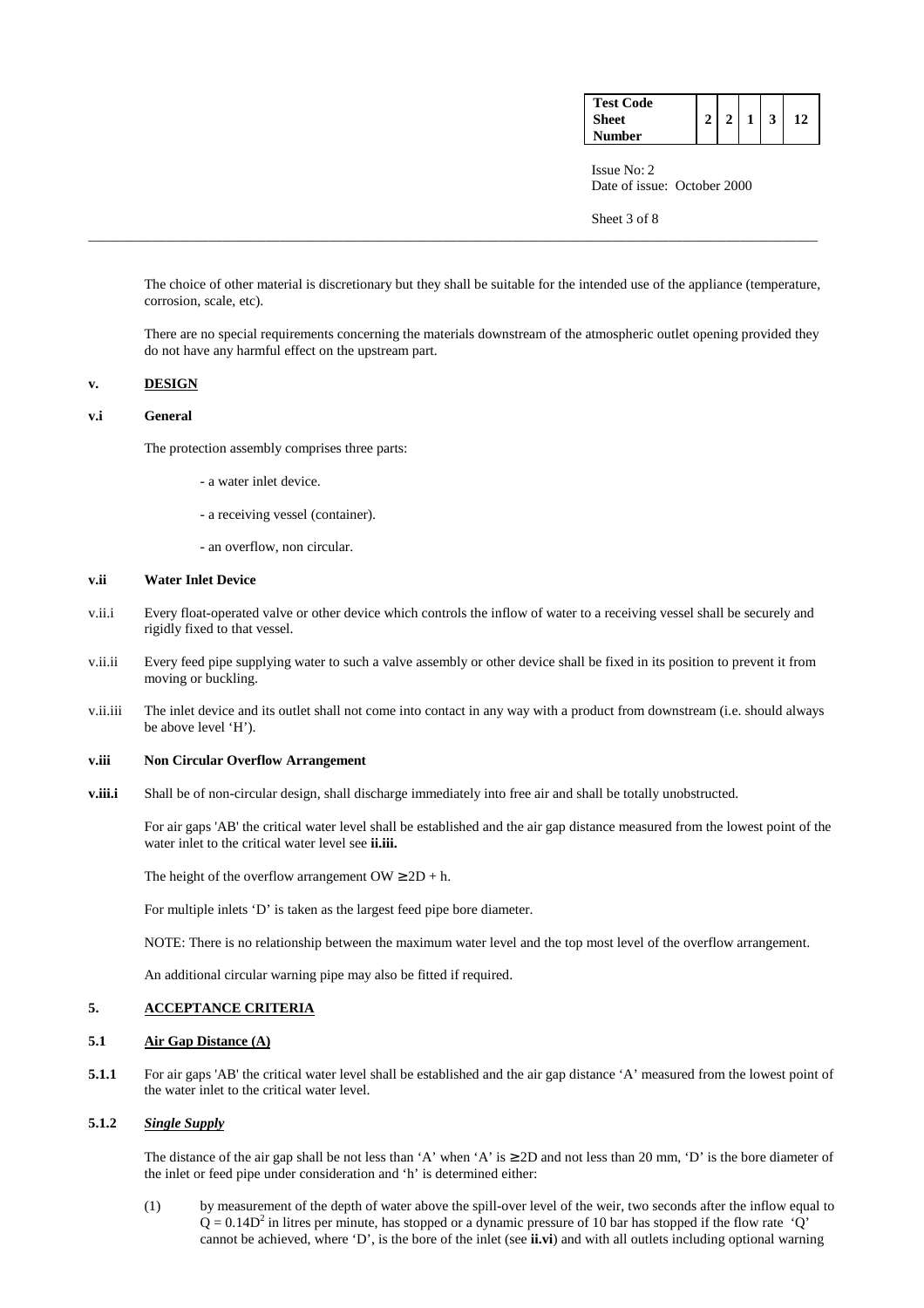| <b>Test Code</b> |  |  |  |
|------------------|--|--|--|
| <b>Sheet</b>     |  |  |  |
| <b>Number</b>    |  |  |  |

Sheet 4 of 8

 pipe (except the weir) closed, based upon a velocity of 3 m/s, or the maximum recommended flow rate for manufactured appliances, when the flow rate is  $> 0$ .

(2) by calculating the depth of water above the spill-over level of the weir using the formula:

$$
h = \sqrt[3]{\left(\frac{10^{-3} Q}{3.143 W}\right)^2}
$$

\_\_\_\_\_\_\_\_\_\_\_\_\_\_\_\_\_\_\_\_\_\_\_\_\_\_\_\_\_\_\_\_\_\_\_\_\_\_\_\_\_\_\_\_\_\_\_\_\_\_\_\_\_\_\_\_\_\_\_\_\_\_\_\_\_\_\_\_\_\_\_\_\_\_\_\_\_\_\_\_\_\_\_\_\_\_\_\_\_\_\_\_\_\_\_\_\_\_\_\_\_\_\_

When  $Q =$  total maximum inflow in L/min. at 3m/sec.

 $= (Q = 0.14D^2)$ 

 $W =$  width of weir in mm

The calculation is only valid where:

- a) width (W) is greater than or equal to 10 h at the spill over level;
- b) crest thickness of weir (Cw) is less than or equal to 5 h;
- c) upstream face of weir (Uw) is vertical to a depth greater than or equal to 2 h;
- d) the depth of the weir or notch (Ow) is greater than or equal to  $2D + h$ .

When the overflow is not rectangular in design, it must satisfy air gap dimension 'A' by test, [see 5.1.2 (1)].

#### **5.1.3** *Multiple Inlets*

In the case of multiple feed pipes to a single vessel having a non-circular unrestricted overflow, the distance of the air gaps for the potable water supply (fluid 1) shall be dimension 'A' above the critical water level. The critical water level shall be determined with all feed pipes discharging and having an individual inflow calculated at  $Q = 0.14D^2$ . If the flow rate 'Q' cannot be achieved, apply a dynamic pressure of 10 bar on all inlets. No feed orifice shall be less than distance 'A' determined for the largest bore diameter of the feed pipes.

 Potable water inlets must terminate at a higher level than non potable inlets and never closer than 2D measured horizontally and vertically downward.

## **5.1.4 Backflow / Back Pressure**

 If the receiving vessel can be subject to positive pressure backflow, it is important that the inlet orifice is positioned so that it cannot be contaminated by the ascending / returning backflow fluid.

 Potable water inlets must terminate at a higher level than non-potable inlets and never closer than 2D measured horizontally and vertically downward.

## **5.1.5 Verification**

Verification can be achieved by calculation or by measurements.

Procedure for verification by measurement, [see 5.1.2 (1) and 5.1.3].

Sequence of test -

- Close all outlets
- Identify 'D'
- Calculate 'Q'
- Apply flow rate 'Q' and maintain maximum water level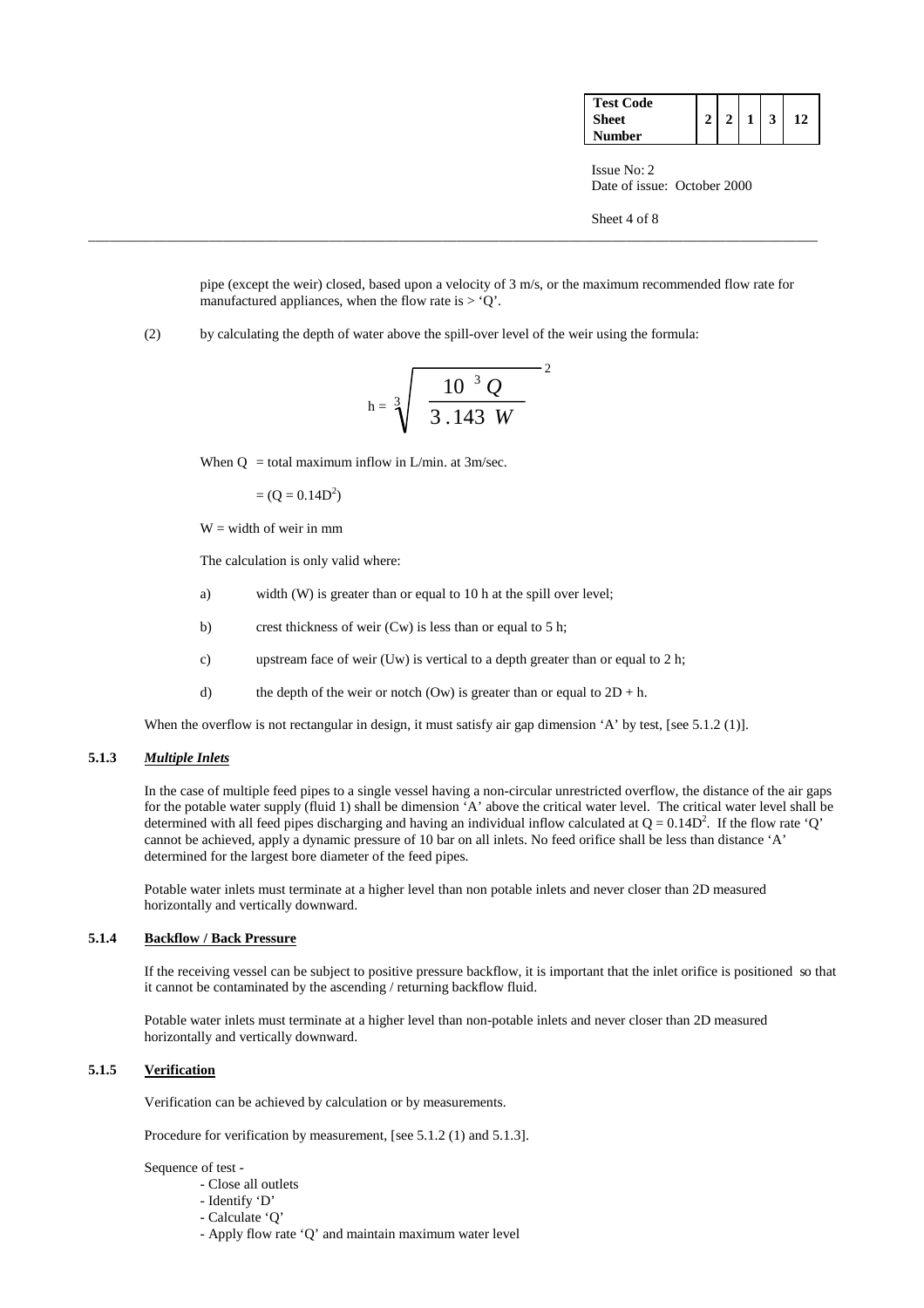| <b>Test Code</b> |  |  |  |
|------------------|--|--|--|
| <b>Sheet</b>     |  |  |  |
| Number           |  |  |  |

Sheet 5 of 8

- No contact between the water in the receiving vessel and the outlet of the water inlet device.

\_\_\_\_\_\_\_\_\_\_\_\_\_\_\_\_\_\_\_\_\_\_\_\_\_\_\_\_\_\_\_\_\_\_\_\_\_\_\_\_\_\_\_\_\_\_\_\_\_\_\_\_\_\_\_\_\_\_\_\_\_\_\_\_\_\_\_\_\_\_\_\_\_\_\_\_\_\_\_\_\_\_\_\_\_\_\_\_\_\_\_\_\_\_\_\_\_\_\_\_\_\_\_

- Stop flow rate 'Q'
- After 2 seconds establish level 'h'
- Measure air gap between level 'h' and the lowest point of the feed orifice.

## Requirement -

 No contact between the receiving vessel and the inlet device outlet. The height 'OW' shall be  $\geq 2D + h$ . The air gap 'A' shall be  $\geq$  2D and never less than 20mm.

For procedures for verification by calculation, see clauses 5.1.2 (2).

## **Air Gap Non-Circular (Unrestricted)**

- 1. Optional Warning Pipe
- 2. Air Gap  $(A)$
- 3. Feed Pipe
- 4. Feed Orifice
- 5. Internal Diameter of Feed Pipe (Bore)
- 6. Receiving Vessel
- 7. Spillover Level
- 8. Critical Water Level (h)
- 9. Maximum Water Level (H)



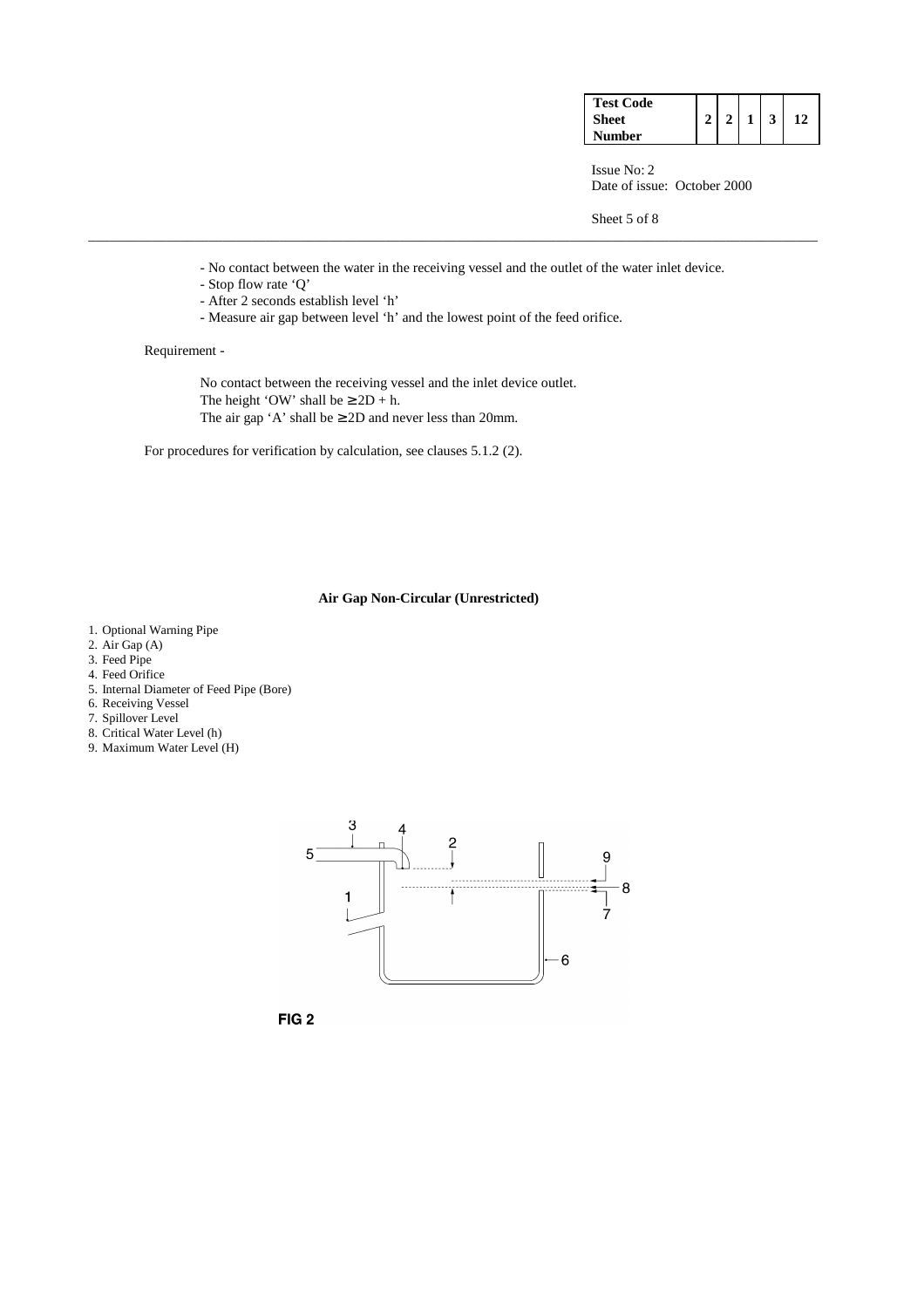| <b>Test Code</b> |  |  |  |
|------------------|--|--|--|
| Sheet            |  |  |  |
| Number           |  |  |  |

Sheet 6 of 8

**Air Gap - Letter Box Weir** 

\_\_\_\_\_\_\_\_\_\_\_\_\_\_\_\_\_\_\_\_\_\_\_\_\_\_\_\_\_\_\_\_\_\_\_\_\_\_\_\_\_\_\_\_\_\_\_\_\_\_\_\_\_\_\_\_\_\_\_\_\_\_\_\_\_\_\_\_\_\_\_\_\_\_\_\_\_\_\_\_\_\_\_\_\_\_\_\_\_\_\_\_\_\_\_\_\_\_\_\_\_\_\_



FIG<sub>3</sub>

 **Air Gap - Notch Weir** 

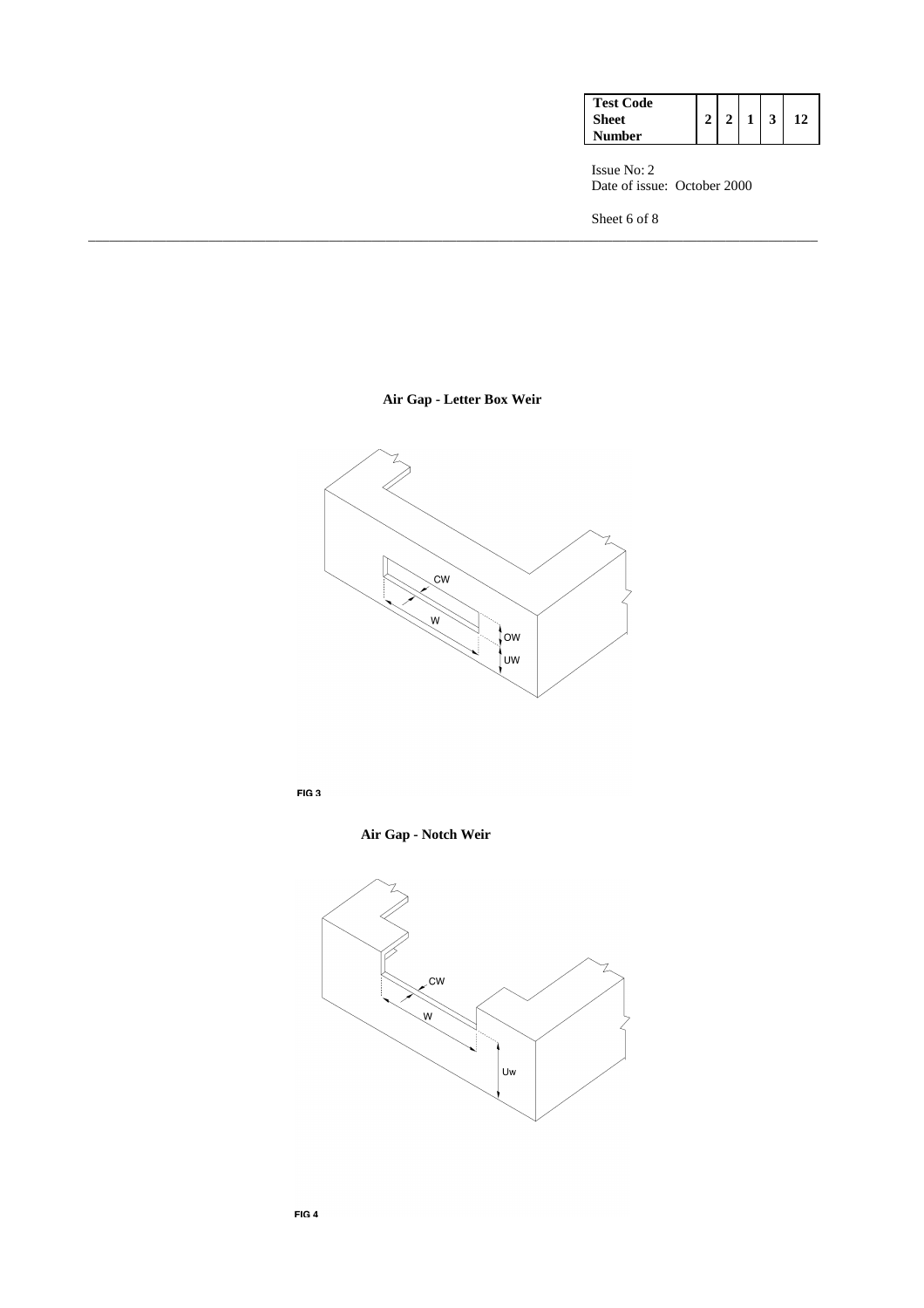| <b>Test Code</b><br><b>Sheet</b> | ↑ |  |  |
|----------------------------------|---|--|--|
| Number                           |   |  |  |

Sheet 7 of 8

# APPENDIX A

\_\_\_\_\_\_\_\_\_\_\_\_\_\_\_\_\_\_\_\_\_\_\_\_\_\_\_\_\_\_\_\_\_\_\_\_\_\_\_\_\_\_\_\_\_\_\_\_\_\_\_\_\_\_\_\_\_\_\_\_\_\_\_\_\_\_\_\_\_\_\_\_\_\_\_\_\_\_\_\_\_\_\_\_\_\_\_\_\_\_\_\_\_\_\_\_\_\_\_\_\_\_\_

## Relationship between 'h' and 'W' for type AB air gaps

## [Reference Sheet 8 for graph]

- A.1 For a known value of 'Q', read off the corresponding values of 'h' and 'W'.
- A.2 Given only 'D' and an assumed velocity, take a line across from the right hand scale of 'D' to intersect with the appropriate constant velocity line to the required value of 'W' (or 'h') and read off the corresponding value of 'h' (or 'W').